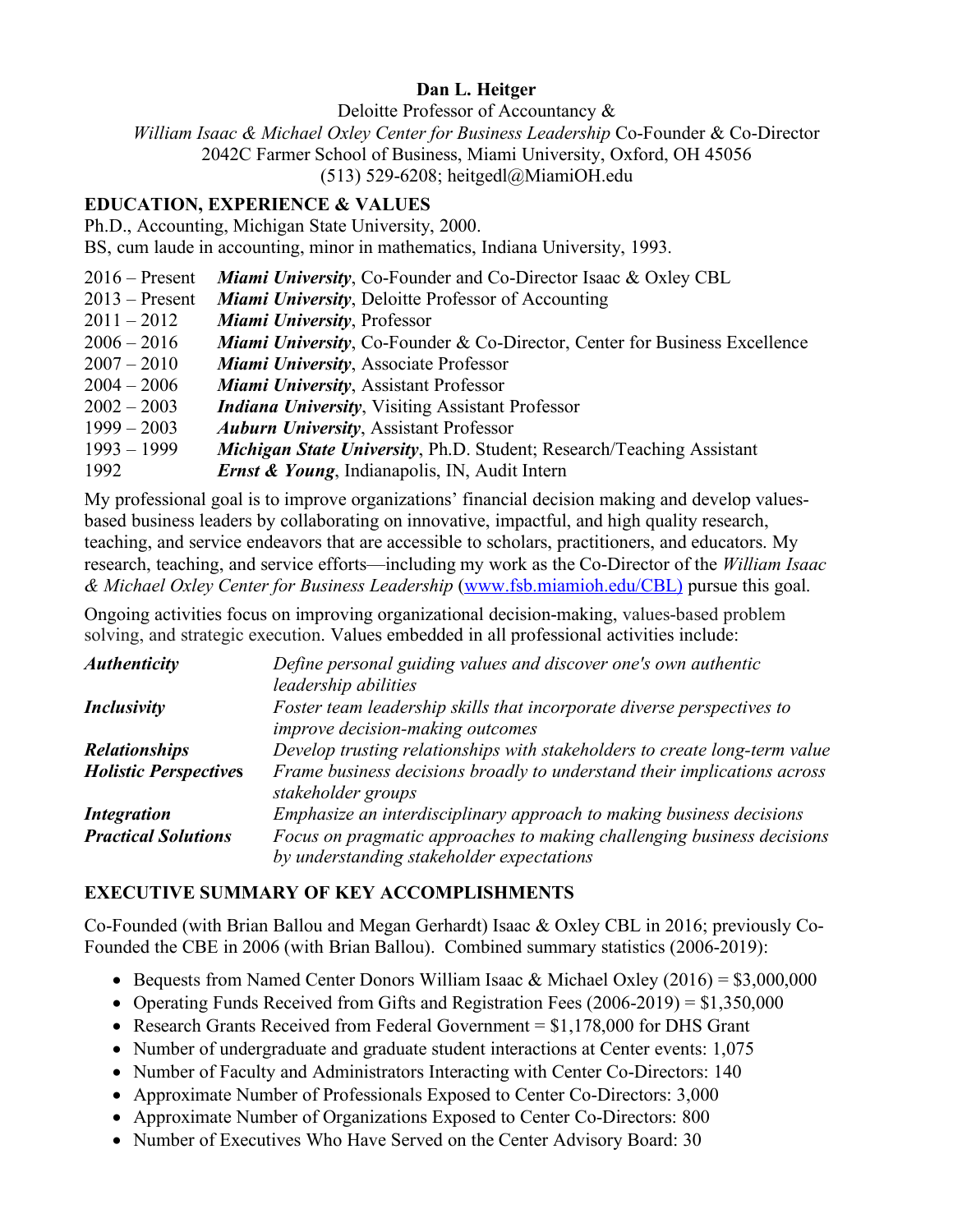- The CBL co-directors work with 50 high performing student fellows (all business majors and years) to develop their individual, team, and executive leadership abilities through intensive *Classroom Leadership Labs* and **Experiential Leadership Opportunities** with business professionals.
- The CBL *Leadership Day* exposes CBL student fellows to the challenges of effective executive leadership. Leadership Day brings students together with business leaders for a day-long interactive session on how to utilize a values-based leadership perspective to solve complex challenges.
- The CBL *Inter-Disciplinary Student Case Program* develops students' ability to perform more effectively in *unstructured decision environments* using an *inter-disciplinary perspective.* The semester-long program, begun in 2012, concludes with students from Indiana University, Miami University, the University of Cincinnati and Xavier University presenting their final solutions to executives. Duke Energy and Huntington Bank have sponsored the program for a total of \$445,000.
- § Received a Department of Accountancy **Curriculum Innovation Grant** (2019) to learn how leading companies integrate management accounting analyses and data analytic tools to better inform decision making. Survey and interview results inform accounting curriculum innovation.
- Developed and successfully delivered upper-level managerial accounting course (ACC 333) in an online format. As students increasingly prefer an online environment during winter/summer terms, Miami University benefits from offering high quality, rigorous online courses during these terms.
- § Co-authored (along with Brian Ballou) the cases used for KPMG's annual International Case Competition from 2015 – 2018. This program involves approximately 7,000 business students from leading business schools across the globe with the finals being held in different global locations (Dubai 2015-2016, Lisbon 2017, and Kuala Lumpur 2018).
- § Commissioned by leading accounting and risk management groups—American Institute of Certified Public Accountants (300,000 individual members), the Committee on Sponsoring Organizations (600,000 member organizations), and Risk and Insurance Management Society—to co-author whitepapers in risk management, performance measurement, and sustainability.
- § Received a **Department of Accountancy Grant** (2013-2015 with Drs. Ballou and Stoel) to help faculty adapt their curriculum to the emerging data-driven environment. Interviewed executives and scholars; administered and analyzed survey results of 400 FSB alumni; held faculty workshops to foster innovation; and published the results in a high quality pedagogical accounting journal.
- § CBL received \$240,000 from EY to develop and deliver an annual three-day **Business Excellence Summit** at Miami University for 50 of the top business students from North America. The Firm quadrupled its size and moved it to Washington, D.C. as its Emerging Leaders Summit. 2008–2015.
- CBL received \$240,000 from KPMG from 2007-2013 to develop innovative curriculum modules that link corporate governance, risk management, and business reporting to data analytics, economics, strategic management, anthropology and statistics. Modules available to all universities.
- § Named Deloitte Professor of Accountancy at Miami University's Farmer School of Business, 2013.
- § Recipient of the *Lybrand Medal* research award from the Institute of Management Accountants for "Measuring the Costs of Responding to Business Risks" published in *Management Accounting Quarterly* (2009), which is given annually to the journal's "most outstanding article". Recipient of the *Certificate of Merit* research award from the IMA for my research. 2010, 2009, 2008, and 2004.
- Invited to serve on AICPA's Sustainability Initiative Strategic Advisory Panel. Criteria for invitation include being recognized as a "thought leader with expertise in the implementation of sustainability initiatives and in sustainability accounting, reporting, and assurance issues." 2009-13.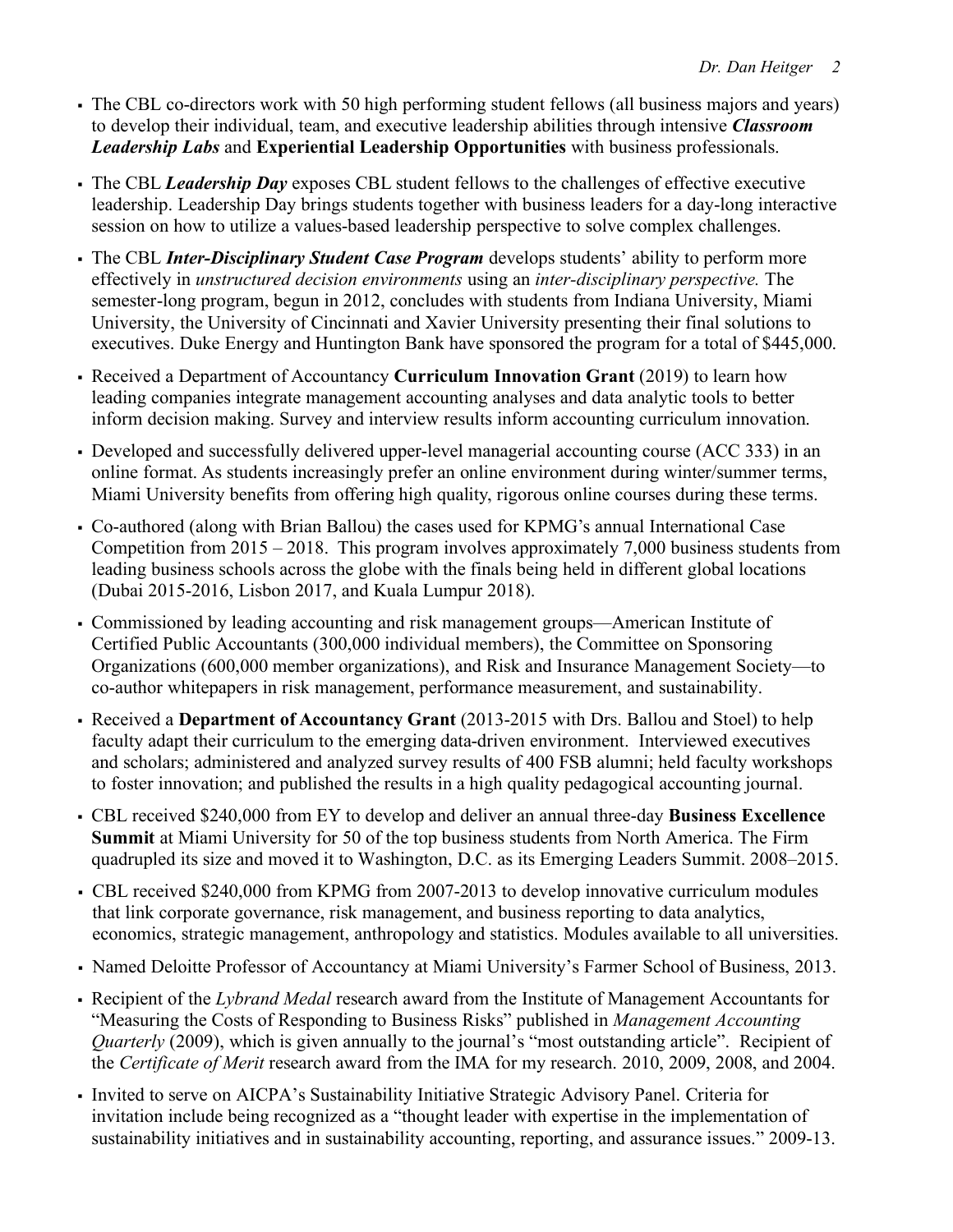- Invited to serve as a Co-Chair of the Top 100 Methodology Committee of the CROA Board of Governors, which produces the annual 100 Best Corporate Citizens list; 2009-2012.
- § Invited to serve as the U.S. member of the Jury Panel of the Globe Sustainability Reporting Award given annually starting in 2009 at the Globe Forum in Stockholm, Sweden; 2009-2011.
- § Recipient of the Yale University Governance Forum's *Millstein Rising Star of Corporate Governance* award. The award "Recognizes young professionals new to corporate governance, from the many bodies that comprise the global world of corporate governance, who are making an impact as outstanding analysts, experts, activists, or managers." Candidates were assessed on criteria such as "past accomplishments and thought leadership; future projects and endeavors; reputation among existing industry leaders; and potential to influence the industry in the future." Only one academic was selected as a Millstein Award recipient. 2008.
- § Presented at the Prince of Wales Accounting for Sustainability Forum, St. James's Palace in London, on the state of sustainability in the United States. The Forum included over 200 global accounting, business, and political leaders, including the event's host, HRH Prince Charles; 2008.
- Selected by Miami University Provost and Farmer School of Business Dean for presentation (along with my Promotion and Tenure dossier) to Miami University's Board of Trustees as a faculty member who "represents the very best of Miami" (Provost Herbst). February, 2007.

# **RESEARCH**

## **Department and Miami University Leadership**

I help lead the Department and serve the University in research in several ways. I have served on the Miami University Committee on Faculty Research (CFR), as well as the Chair of the Business, Education and Social Sciences subcommittee of the FRC Committee. As a senior faculty member, as well as CBL co-director, I mentor junior faculty by providing data sources and facilitating professional interactions (e.g., for experimental or field study participants). I also publish with junior faculty utilizing insights developed from my extensive experiences co-directing the CBL.

## **Areas of Interest**

My research examines the interrelationships between incentive systems, corporate governance, strategy execution, enterprise risk management, performance measurement, stakeholder engagement and reporting, and assurance. The professional relationships developed as CBL Co-Director have been very conducive in building unique research partnerships and expertise in the above areas. My research has been published in high-quality outlets, including highly-ranked academic accounting journals (e.g., *Behavioral Research in Accounting*, *Accounting Horizons, Journal of Accounting and Public Policy*), highly-ranked business journals (e.g., *Harvard Business Review*), highly-ranked accounting pedagogical journals (e.g., *Issues in Accounting Education*) and prestigious, high exposure professional outlets (e.g., KPMG International Cases; White Paper series by AICPA).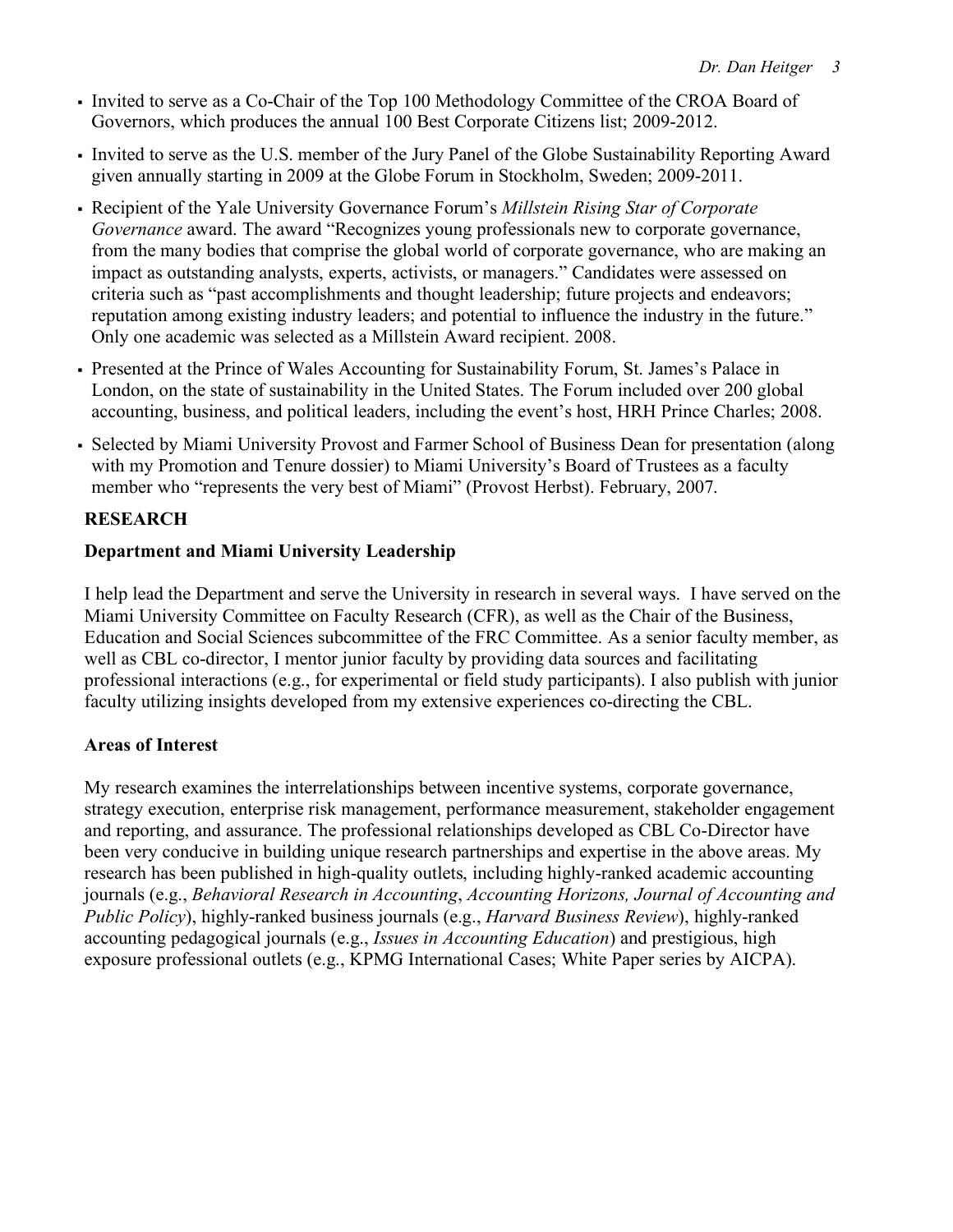## **Publications**

- (1) Heitger, A., Heitger, D., and L. Heitger. 2020. Driving Performance in the Retail and Banking Industries: The Consequences of Dysfunctional Management Control Systems at W. T. Grant and Wells Fargo. Forthcoming in *Issues in Accounting Education*.
- (2) Reffett, A., Ballou, B., Heitger, D., Heitger, L., and J. Pyzoha. 2020. "The Effects of Experience and Client-Preferred Outcomes on Accountants' Complex Loss Valuation Judgments." Forthcoming at *Journal of Forensic Accounting Research*.
- (3) Ballou, B., Chen, P., Grenier, J., and D. Heitger. 2019. Sustainability Assurance Link to Reporting Quality. *Journal of Accountancy.* (10 October): https://www.journalofaccountancy.com/news/2019/oct/sustainability-assurance-link-toreporting-quality-201919354.html
- (4) Ballou, B., Chen, P., Grenier, J., and D. Heitger. 2018. Corporate Social Responsibility Assurance and Reporting Quality: Evidence from Restatements. *Journal of Accounting and Public Policy.* 37: 167-188.
- (5) Ballou, B., Heitger, D. and D. Stoel. 2018. Data- Driven Decision-Making and Its Impact on Accounting Undergraduate Curriculum. *Journal of Accounting Education*. 44: 14-24.
- (6) Stoel, D., Ballou, B., and D. Heitger. 2017. The Impact of Quantitative vs. Qualitative Risk Reporting on Risk Professionals' Strategic and Operational Risk Judgments. *Accounting Horizons*, Vol. 31 (4): 53-69.
- (7) Ballou, B., Gerhardt, M., and D. Heitger. 2017. Effectively Managing Outsourcing Risk by Engaging Service Providers that Have Effective Internal Controls Verified by an Independent Attester. *The Credit and Financial Management Review*. Credit Research Foundation. Vol. 23 (1).
- (8) Ballou, B. and D. Heitger. 2017. Developing and Applying Expertise to Dubai's Upscale Hospitality Industry: Jumeirah Hotels and Dubai Parks and Resorts, KPMG University Connection: (https://www.kpmguniversityconnection.com/University/view/curriculum/?module\_id=128) Invited by KPMG and reviewed by a team of international partners from KPMG LLP.
- (9) Ballou, B. and D. Heitger. 2016. Achieving Strategic and Performance Objectives at Emirates Airlines, KPMG University Connection: (https://www.kpmguniversityconnection.com/University/view/curriculum/?module\_id=3) Invited by KPMG and reviewed by a team of international partners from KPMG LLP.
- (10) Ballou, B., Heitger, D., and C. Landes. 2013. "Accounting for the Sustainability Cycle," New York: American Institute of Certified Public Accountants (aicpa.org/FRC): (http://www.aicpa.org/InterestAreas/FRC/AssuranceAdvisoryServices/DownloadableDocuments /Sustainability/Whitepaper\_Accounting\_for\_the\_Sustainability\_Cycle.pdf) Invited white paper by AICPA and reviewed by external experts selected by AICPA.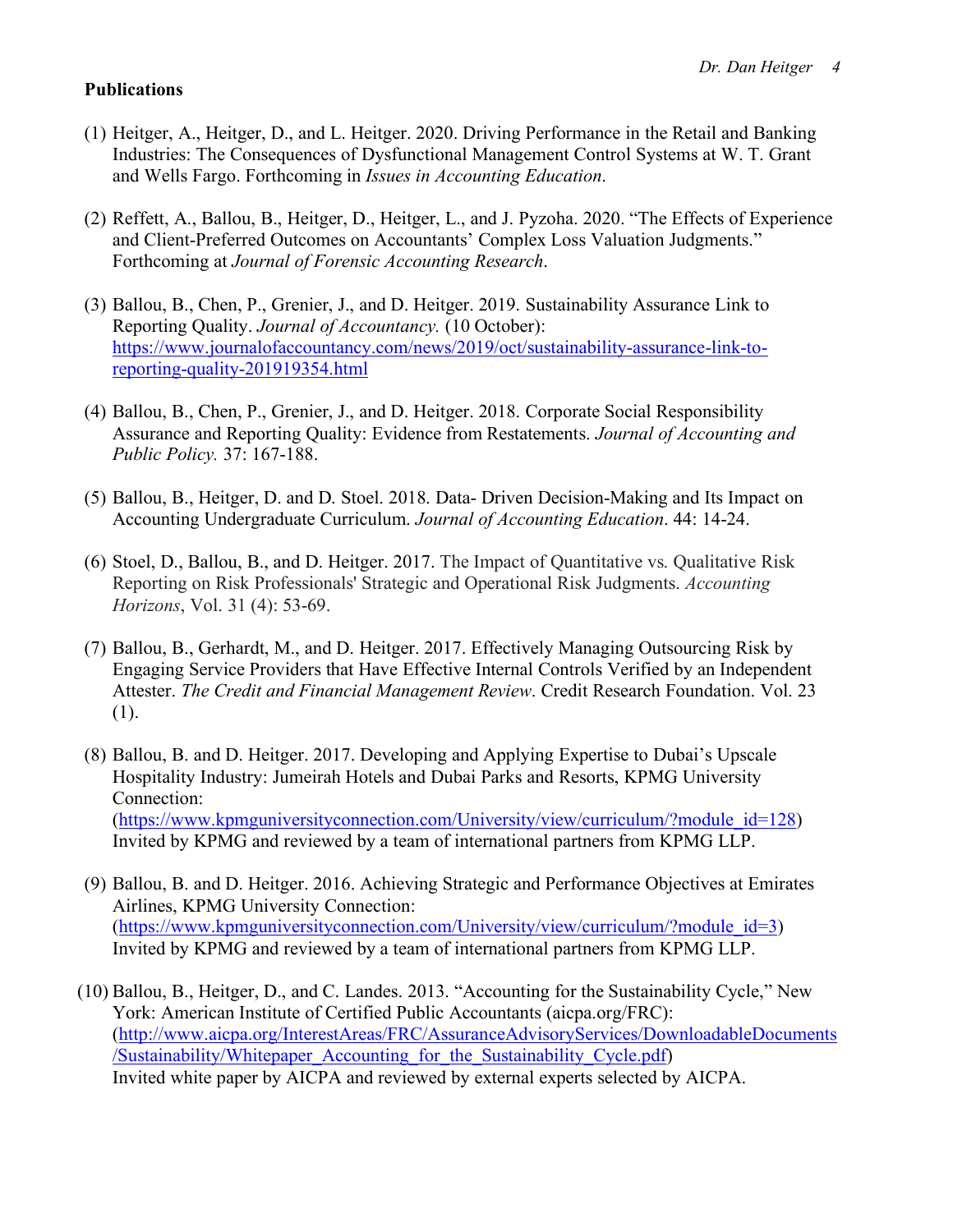- (11) EY (Craig Faris, Brian Gilbert, and Brendan LeBlanc) and Miami University (B. Ballou and D. Heitger). 2013. "Demystifying Sustainability Risk: Integrating the Triple Bottom Line into an Enterprise Risk Management Program,". The Committee of Sponsoring Organizations of the Treadway Commission: (https://www.coso.org/documents/COSO-ERM%20Demystifying%20Sustainability%20Risk\_Full%20WEB.pdf) Invited white paper by COSO and reviewed by external experts and COSO members.
- (12) Krzus, M., Brian B., and D. Heitger. 2013. "The Economics of Sustainability Initiatives". New York: American Institute of Certified Public Accountants: (https://pdfs.semanticscholar.org/04d7/06650af375ace56634e59440741e5544f31f.pdf) Invited white paper by AICPA and reviewed by external experts selected by AICPA.
- (13) Stoel, D., Ballou, B., and D. Heitger. 2013. "Risk Reports and Perceptions", New York: Risk and Insurance Management Society (RIMS): (https://www.rims.org/RiskKnowledge/RISKKnowledgeDocs/RIMSRiskReportsAndPerception s 1152013 11321.pdf) Invited white paper by RIMS and reviewed by external RIMS risk management experts.
- (14) Ballou, B., Heitger, D., and T. Eaton. 2013. "Schneider Electric North America: Demonstrating the Business Value of Safety, Health and Environmental Programs". National Safety Council— Invited case and teaching notes by Schneider Electric as one element of it receiving the NSC's Robert W. Campbell Award for internal safety practices: (http://www.campbellaward.org/wp-content/uploads/2017/06/SchElc-Case-Study-Teaching-Notes.pdf)
- (15) Ballou, B., Casey, R., Grenier, J., and D. Heitger. 2012. "Exploring the Perceived Effectiveness of Sustainability Initiatives: Opportunities for Accounting Research." *Accounting Horizons*, Vol. 26 (2): 265-288. Citations: 79.
- (16) Stoel, D., Ballou, B., and D. Heitger. 2011. Board of Director Perceptions of Risk Management Information: Analysis of COSO's Strengthening Enterprise Risk Management for Strategic Advantage. *Management Accounting Quarterly*, Summer 2011, Vol. 12 (4): 14-22. Citations: 5.
- (17) Schultz, T., and D. Heitger. 2011. "Can Your Business Afford *Not* to Go Green?" *The CPA Journal*. November. Citations: 2.
- (18) Booker, D., Heitger, D., and T. Schultz. 2011. "The Effect of Causal Knowledge on Individuals' Perceptions of Nonfinancial Performance Measures in Profit Prediction". *Advances in Accounting*. Vol. 27 (1): 1-9. Citations: 6.
- (19) Heitger, D., B. Ballou, and T. Schultz. 2010. "The Actions to Value Framework: Linking Managerial Behavior to Organizational Value." *Management Accounting Quarterly*. Vol. 11 (4): 1-9. Citations: 2.
- (20) Ballou, B., Heitger, D., and L. Donnell. 2010. "Creating Effective Dashboards: How Companies Can Improve Executive Decision Making and Board Oversight." *Strategic Finance*. March: 27- 32. Citations: 13.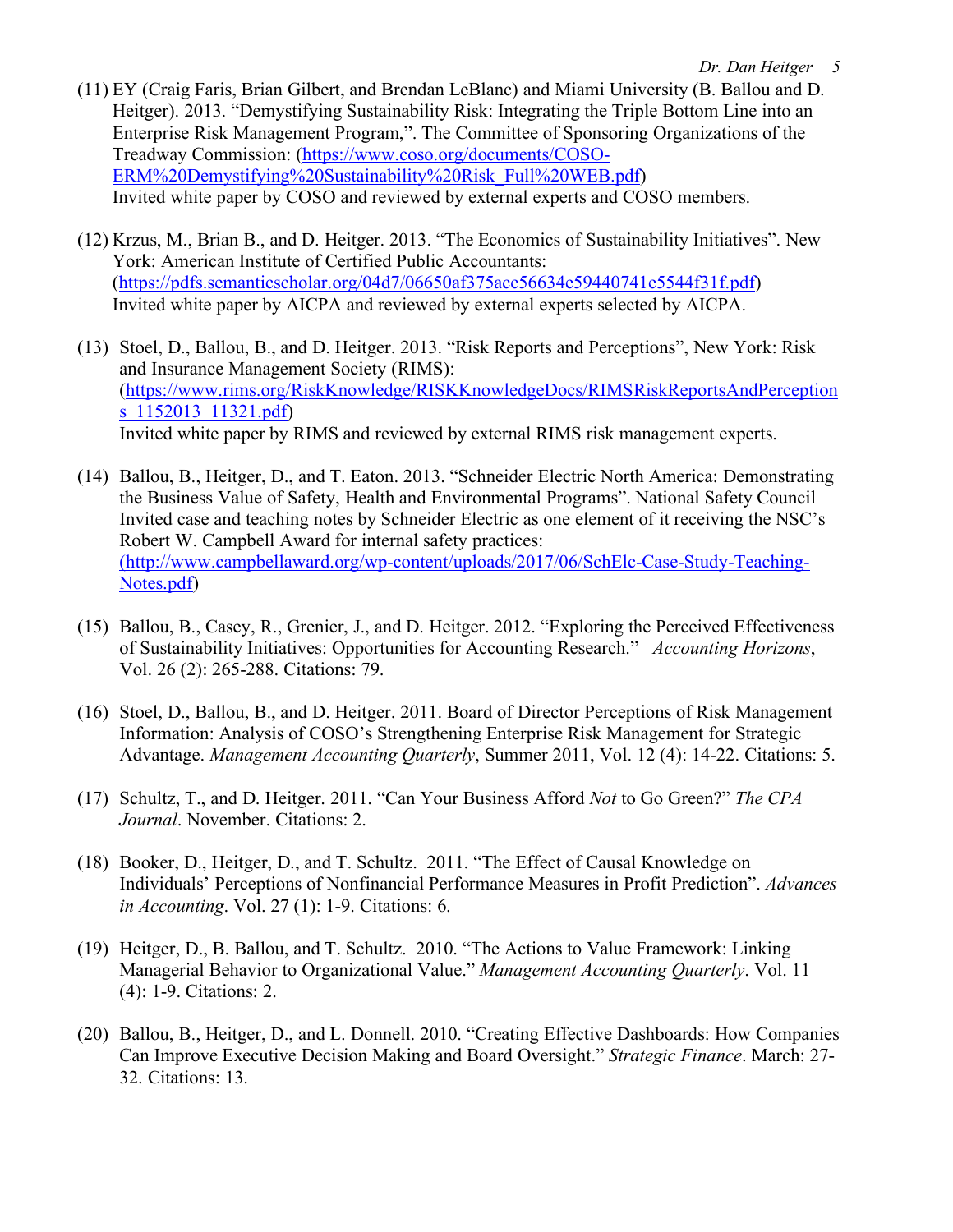- (21) Ballou, B., Heitger, D., and T. Schultz. 2009. "Measuring the Costs of Responding to Business Risks." *Management Accounting Quarterly*. Vol. 10 (2): 1-11. Citations: 3.
- (22) Heitger, L., and D. Heitger. 2008. "Incorporating Forensic Accounting and Litigation Advisory Services into the Classroom". *Issues in Accounting Education* Vol. 23 (4): 561-572. Citations: 19.
- (23) Heitger, L., and D. Heitger. 2008. "Jamestown Electric Supply Company: Assessing Customer Profitability". *Issues in Accounting Education* Vol. 23 (2): 261-280. Citations: 5.
- (24) Ballou, B. and D. Heitger. 2008. "Kofenya: The Role of Accounting Information in Managing the Risks of a New Business," *Issues in Accounting Education* Vol. 23 (2): 211-228. Citations: 3.
- (25) Ballou, B., Cashell, J., and D. Heitger. 2008. "Alternatives for Addressing Major Challenges in Teaching Introductory Auditing Courses," *Journal of Accounting Education.* Vol. 26: 231-244. Citations: 6.
- (26) Ballou, B., and D. Heitger. 2008. "Integrating Governance, Risk, and Reporting to Create Long-Term Value". *Strategic Finance* (May): 36-41. Citations: 7.
- (27) Ballou, B., and D. Heitger. 2008. *Coordinating Risk Management and Performance Measurement*. A Bureau of National Affairs Research Portfolio. Washington, D.C.: Bureau of National Affairs.
- (28) Ballou, B., J. Cashell, and D. Heitger. 2008. "My (S)old Kentucky Home: The Erpenbeck Homebuilder Fraud Case," *Handbook of Frauds, Scams*, *and Swindles: Failure of Ethics in Leadership.* S. Matulich and D. Currie (Eds.). 2008, pp. 73-80. CRC Press LLC. Citations: 12.
- (29) Heitger, D. 2007. "Estimating Activity Costs: How the Provision of Accurate Historical Activity Data from a Biased Cost System Can Improve Managers' Cost Estimation Accuracy". *Behavioral Research in Accounting* Vol. 19: 133-159. Citations: 15.
- (30) Booker, D., Drake, A. and D. Heitger. 2007. "New Product Development: How Cost Information Affects Designer Focus and Behavior in a Multiple Objective Setting". *Behavioral Research in Accounting* Vol. 19: 19-41. Citations: 27.
- (31) Ballou, B., and D. Heitger. 2006. "Tapping a Risky Labor Pool". *Harvard Business Review* (December): 28-30.
- (32) Ballou, B., D. Heitger, and C. Landes. 2006. "The Future of Corporate Sustainability Reporting: A Rapidly Growing Assurance Opportunity". *Journal of Accountancy* (December): 65-74. Citations: 269.
- (33) Ballou, B., P. Brewer, and D. Heitger. 2006. "Integrating the Balanced Scorecard and Enterprise Risk Management". *Internal Auditing* (May-June): 34-38*.*
- (34) Ballou, B., and D. Heitger. 2005. "A Cognitive Characterization of Audit Analytical Procedures Under Strategic-Systems Auditing". *Journal of Theoretical Accounting Research* 1 (Fall): 1-37.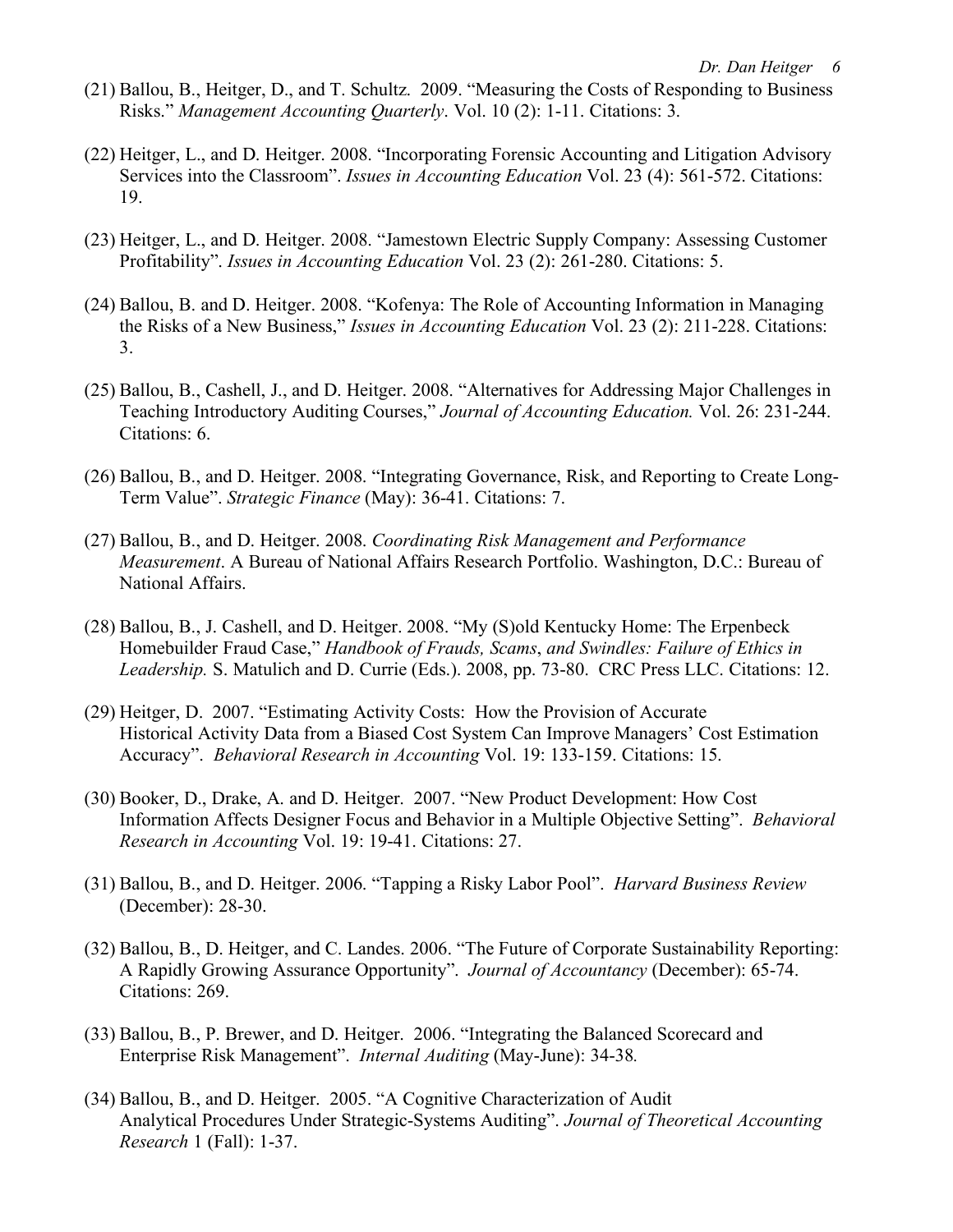- (35) Ballou, B. and D. Heitger. 2005. "Practical Enterprise Risk Management: A Building Block Approach for Implementing COSO". *Management Accounting Quarterly* (Winter, Volume 6, Issue 2): 1-10. Citations: 57.
- (36) Haka, S. and D. Heitger. 2004. "International Managerial Accounting Research: A Contracting Framework and Opportunities". *The International Journal of Accounting* Vol. 34 (1): 21-69. Citations: 11.
- (37) Heitger, D., and B. Ballou. 2003. Pro Forma Earnings: Adding Value or Distorting Perception? *The CPA Journal* (March): 44-47. Citations: 1.
- (38) Ballou, B., Heitger, D., and R. Tabor. 2003. "Nonfinancial Performance Measures in the Healthcare Industry". *Management Accounting Quarterly* (Fall, Volume 5, Issue 1): 11-16. Citations: 18.
- (39) Wilson, A. and D. Heitger. 2002. "Financial Statement Impact of New Accounting for Business Combinations and Intangible Assets". *Ohio CPA Journal* Vol. 61 (Issue 1): 52-54. *Ohio CPA Journal* Vol. 61 (Issue 1): 52-54.
- (40) Wilson, A. and D. Heitger. 2002. "Hedge of Forecasted Foreign-Currency-Denominated Transactions". *Ohio CPA Journal* Vol. 61 (Issue 2): 57-58.
- (41) Wilson, A. and D. Heitger. 2002. "Accounting for Hedges of Foreign Currency Exposures". *Balance Sheet* Vol. 10 (Issue 1): 33-37. Citations: 1.
- (42) Ballou, B., Heitger, D. and R. Tabor. 2001. "A Process for Understanding a Business and its Industry". *The CPA Journal* Vol. 71 (Issue 8): 36-41. Citations: 1.
- (43) Wilson, A. and D. Heitger. 2001. "Running the Annual Tests for Impairment of Acquisition Goodwill". *Mergers & Acquisitions* Vol. 36 (Issue 11): 38-40. *Mergers & Acquisitions* Vol. 36 (Issue 11): 38-40.

#### **Financial Press and Mass Media Published Articles**

(44) Isaac, W., Ballou, B., and D. Heitger. "The Great Fiscal Crisis is Obama's Opportunity." CNBC.com. 2010 (December 2). www.cnbc.com.

#### *Working Papers*

- (45) Reffett, A., Ballou, B., Heitger, D., and L. Heitger. 2020. "Auditors' Judgments versus Decisions for Management Estimates." Working Paper. Miami University.
- (46) Ballou, B., Heitger, D., and D. Sinko. 2020. "How Business Process Accounting Reveals Improved Patient Outcomes and Increased Value at Cleveland Clinic." Working Paper*.* Miami University.
- (47) Ballou, B. and D. Heitger. 2020. "Creating Long-Term Organizational Value by Consistently Communicating Reputational Drivers to Key Stakeholders." Working Paper. Miami University.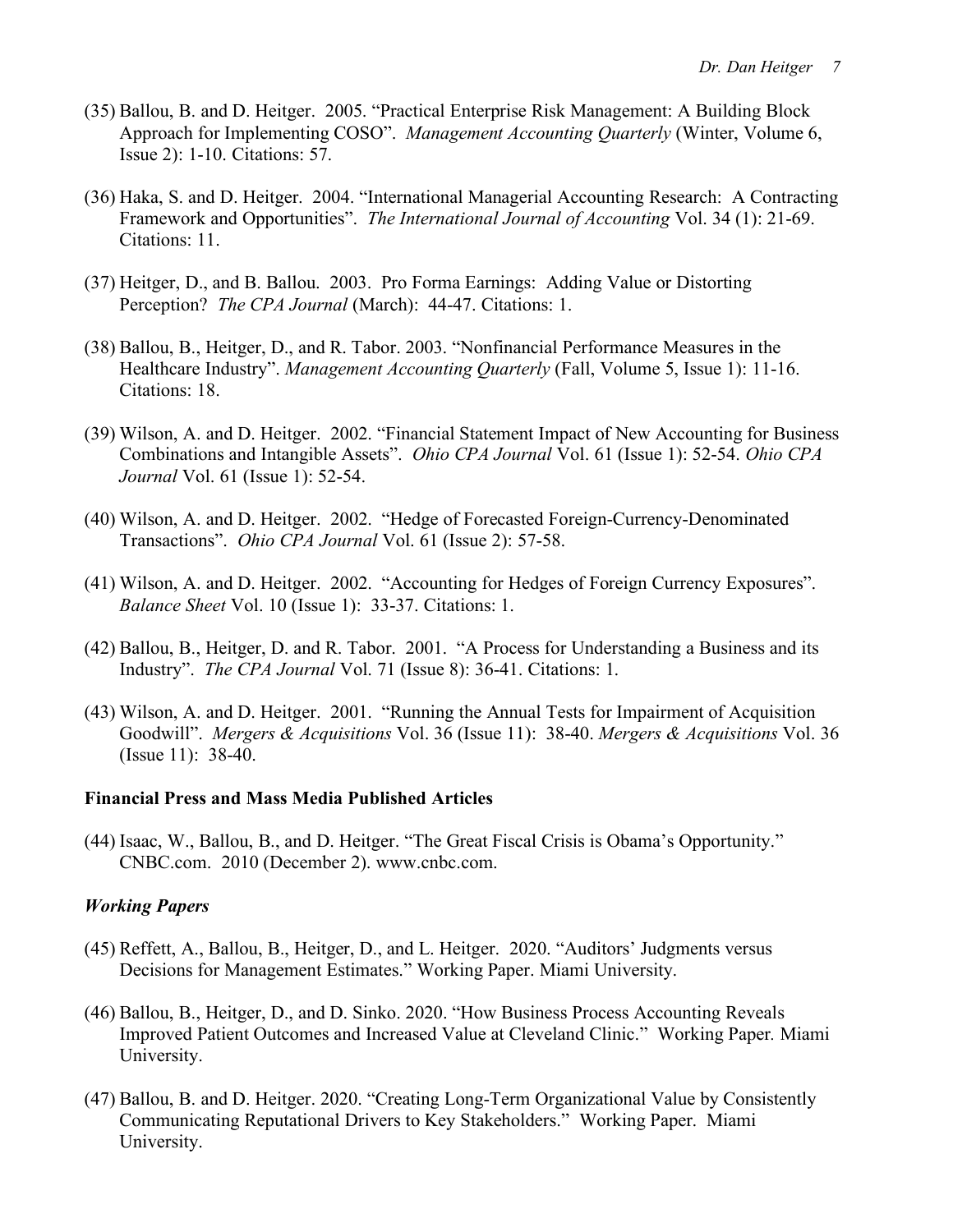(48) Ballou, B., De Meyst, K., Grenier, J., and D. Heitger. 2020. "The Impact of Stakeholder Engagement Reporting Methods on Stakeholder Decisions." Miami University. Working paper.

### *Works in Progress*

(49) Grenier, J., Ballou, B., Bierstaker, B., and D. Heitger. "Investor Decisions and Confidence based on Sustainability Reporting and Assurance." Collecting pilot data. Miami University

#### *Other Published Works*

- (50) Mowen, M., Hansen. D., and D. Heitger. *Managerial Accounting: The Cornerstone of Business Decision Making*. 7th Edition. 2018. Cengage: Mason, OH.
- (51) Mowen, M., Hansen, D., and D. Heitger. *Cornerstones of Managerial Accounting*. 6<sup>th</sup> Edition. 2015. South-Western: Mason, OH.
- (52) Mowen, M., Hansen, D., and D. Heitger. *Cornerstones of Managerial Accounting*. 5th Edition. 2013. South-Western: Mason, OH.
- (53) Rich, J., Jones, J., Heitger, D., Mowen, M., and D. Hansen. *Cornerstones of Financial & Managerial Accounting*. 2nd Edition. 2011. South-Western: Mason, OH.
- (54) Mowen, M., Hansen, D., and D. Heitger. *Cornerstones of Managerial Accounting*. 4th Edition. 2011. South-Western: Mason, OH.
- (55) Rich, J., Jones, J., Heitger, D., Mowen, M., and D. Hansen. *Cornerstones of Financial & Managerial Accounting*. 1st Edition. 2009. South-Western: Mason, OH.
- (56) Mowen, M., Hansen, D., and D. Heitger. *Cornerstones of Managerial Accounting*. 3rd Edition. 2008. South-Western: Mason, OH.
- (57) Heitger, D., Mowen, M., and D. Hansen. *Fundamentals Cornerstones of Managerial Accounting*. 1<sup>st</sup> Edition. 2007. South-Western: Mason, OH.

### **External Research Grants Awarded**

*The Cyber Conflict Research Consortium and Grant from Department of Homeland Security* The CBE was invited in 2008 to represent Miami University's membership in a newly-formed Cyber Conflict Research Consortium (CCRC) with The National Center for Cyber Conflict at Norwich University, University of Nevada-Reno, Utah State University, and the Potomac Institute for Policy Studies. The Consortium was awarded \$9 million (\$1,178,000 to Miami University) in funding from 2008-2010 as part of the Homeland Security Bills passed by Congress and ratified by President Bush (2008 & 2009) and President Obama (2010). The funding was used to develop a financial services crisis simulator for critical infrastructure disruption risks. The CBE Co-Directors, along with Associate Professor of Finance Yvette Harman, served as subject matter experts interviewing risk and resiliency experts at major financial services institutions critical to their organizations' common cyber security infrastructure. In this role, the CBE Co-Directors met with DHS head of Science and Technology project on several occasions. In addition, the CBE Co-Directors played a lead role in several large-scale exercises involving DECIDE platform and finance sector crisis and resiliency teams in New York and Chicago in November 2011. The exercise involved over 150 business and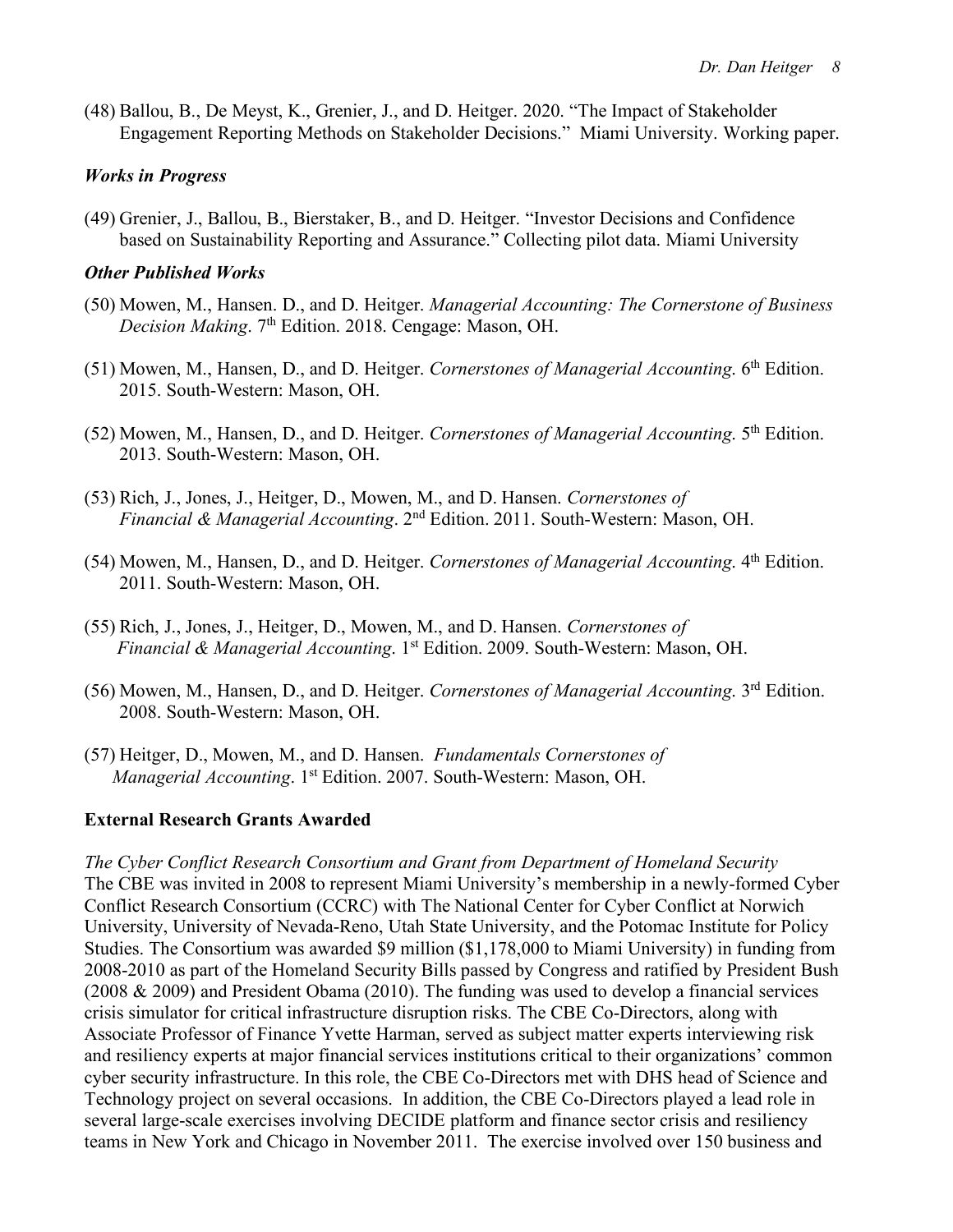*Dr. Dan Heitger 9*

public policy leaders from over 80 organizations, including all major banking institutions, major exchanges (NYSE, NASDAQ), all major finance sector regulators (Federal Reserve, OCC, SEC), clearing houses (DTCC), city officials (NYC), and DECIDE team members.

Awarded a \$45,000 grant from Schneider Electric North America in connection with its National Safety Council Robert W. Campbell Award in 2009 for its safety, health, and environmental best practices. Grant was awarded to write a business case for distribution to business schools.

Bureau of National Affairs' *Accounting Policy & Practice Series* Grant. Awarded \$30,000 (along with Dr. Ballou and Dr. Eaton) in 2007 to author a 300-page research monograph that integrates enterprise risk management, performance measurement, and corporate sustainability reporting.

The KPMG/University of Illinois Business Measurement Case Development and Research Program. Received \$50,000 (along with Dr. Ballou and Dr. Tabor) in 2002 to help integrate business models and strategic analysis to enable auditors to develop better financial reporting expectations.

## **Internal Grants Awarded:**

Farmer School of Business, Miami University, CBL Co-Director Grant, 2008-2019.

Department of Accountancy, Miami University, Summer Research Grant. 2017-2018.

Department of Accountancy, Miami University, Curriculum Development Grant. 2013-2015, 2019.

Farmer School of Business, Miami University, Faculty Research Grant. 2005-2007.

Lowder School of Business, Auburn University, Faculty Research Grant, 2000.

## **External Grants Created and Awarded to** *Other* **Faculty**

CBL (through the KPMG Curriculum Development Initiative) awarded six curriculum grants to 13 faculty at Miami University (inside and outside of the Farmer School) for a total of \$72,000. Also awarded a faculty member \$30,000 to serve as program director (2010–2013).

CBL (through the Duke Energy & Huntington Bank Inter-University Case Program) awarded 13 Faculty Advisor grants to faculty at Miami (and three other universities), for a total of \$133,500.

## **Research Presentations**

Presented my research to many academic audiences, including American Accounting Association Annual Meetings, Managerial Accounting Midyear Meetings, Auditing Midyear Meetings, Ohio Regional Accounting Meetings, European Institute for Advanced Studies in Management's Biannual Conference on Performance Measurement and Control (Nice, France), and workshops at Indiana University, Michigan State University, Auburn University, and the University of Arkansas.

Also have presented my research to many professionals, including the corporate headquarters of AEP (Columbus), Convergys (Cincinnati), Chiquita (Cincinnati), Costco (Seattle), DuPont (Wilmington), Estee Lauder (New York), KPMG (Montvale), Kraft Foods Inc. (Chicago), Nationwide Insurance (Columbus), Walmart (Fayetteville), Chief Risk Officers Share Forum Meeting at Walgreens (Chicago) and U.S. Congressional Offices (D.C.).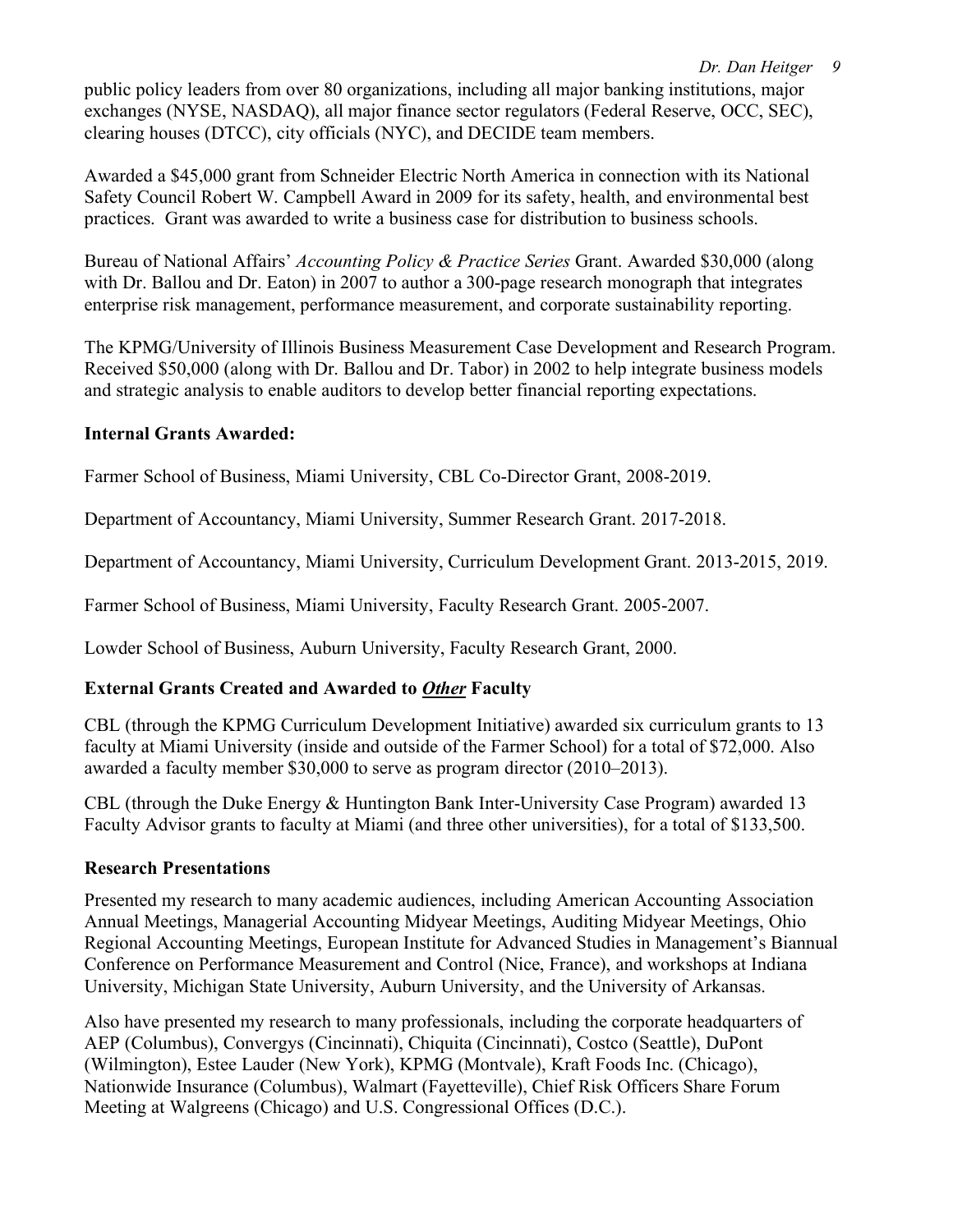## **Research Service**

Served as an ad hoc reviewer for numerous journals, including *Behavioral Research in Accounting*, *Issues in Accounting Education, International Journal of Accounting*, *Journal of Business and Ethics*, *American Journal of Business*, as well as numerous academic conferences, including American Accounting Association Annual Meetings and Managerial Accounting Annual Meetings.

## **TEACHING**

Primary teaching interests include risk management, governance, business sustainability, and all levels of managerial accounting. Secondary interests include financial accounting. Extensive experience teaching both undergraduate and graduate students (Masters of Accountancy, Masters of Business Administration, and Professional Masters of Business Administration), as well as many senior executives from various companies.

#### **Courses Developed and Taught**

**Online Managerial Cost Accounting, ACC 333.** Upper-level business course for students of any major. This course employs an online format to help students apply critical thinking, a business process perspective, and analytical skills to solve complex business challenges.

**Governance, Risk Management, and Reporting I and II, ACC 655 & ACC 695 (co-developed with Dr. Ballou).** *Integrated two-course* sequence for Masters of Accountancy students developed to mirror the mission of the *Isaac & Oxley CBL* (see CBL section for details).

**Accounting for Managers, ACC 611 (co-developed with Dr. Ballou).** Course develops MBA students' understanding of accounting analytic tools and techniques to improve decision-making.

**Managerial Cost Accounting, ACC 333.** Upper-level business course for students of any major. The course employs a business process perspective, critical reasoning and analytical skills development to help students learn how to understand and solve complex business challenges.

**Governance and Sustainability for Managers, BUS 626**; a two-week module developed and delivered (along with Brian Ballou) to Miami's MBA program during the spring semester of 2007, 2008, 2009, and 2010 as part of a seminar topics course.

**Accounting for Decision Making and Control, ACC 721***.* Elective course in Auburn University's Masters of Accountancy graduate degree program.

**Managerial Design & Use of Accounting Information, ACC 321***.* Required course for the Bachelor of Science in Accounting degree at Auburn University.

**Introduction to Managerial Accounting, ACC 221 (originally co-developed with Dr. Ballou (Miami University) and subsequently altered individually).** Course taken by all business majors at Auburn University. Taught course in large 300 student sections.

**Intermediate Financial Accounting I, ACC 311 (Indiana University) and ACC 3110 (Auburn University)***.* Required course for accounting students at Indiana University and Auburn University.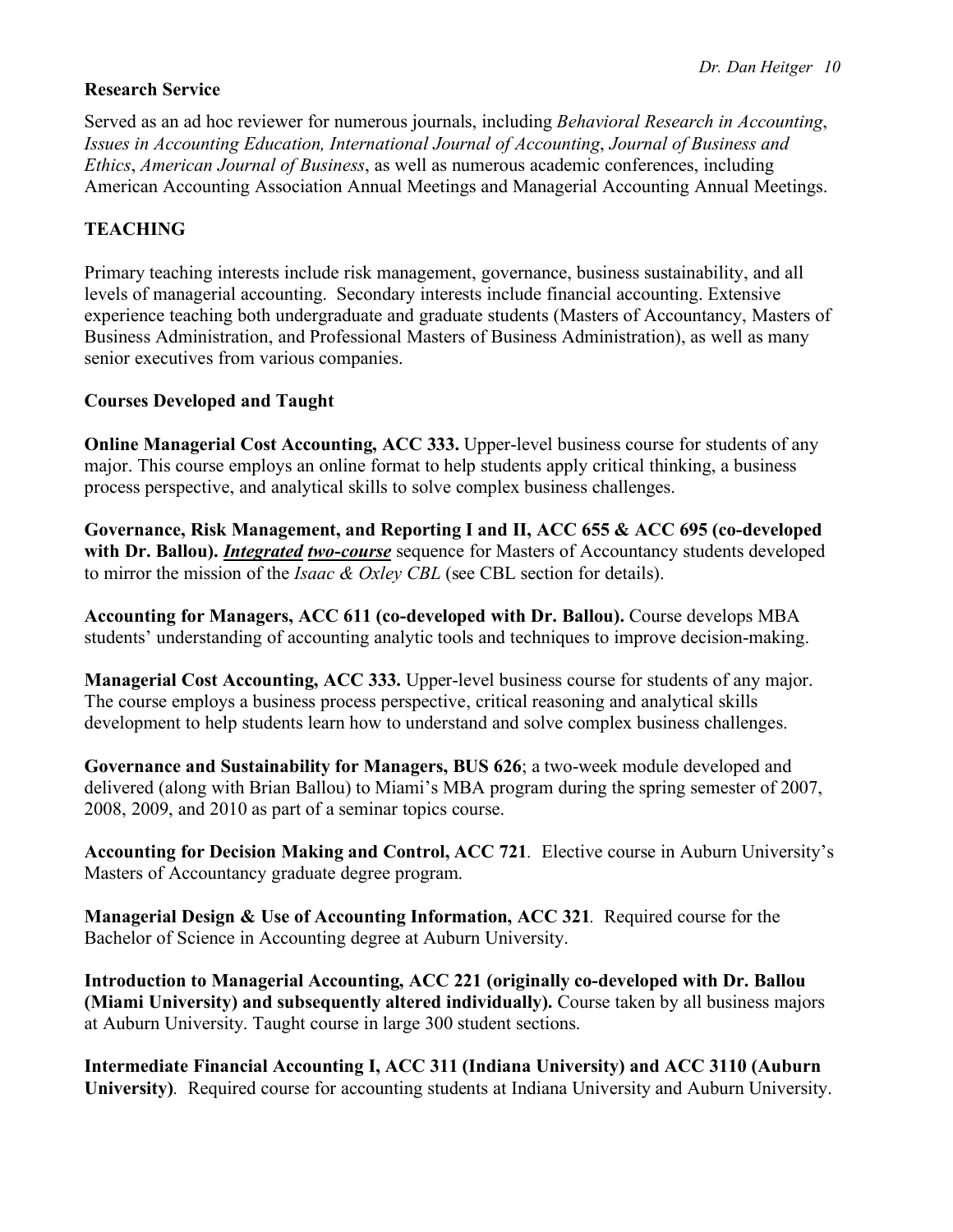**Intermediate Financial Accounting II, ACC 3120.** Required course for accounting majors at Auburn University.

**Executive Leadership CBL Workshop, ACC 301** *(co-developed with Dr. Ballou*). Intensive weekend executive leadership workshop taken by all Isaac & Oxley CBL student fellows.

## **PROFESSIONAL EXECUTIVE EDUCATION, SEMINARS, & CONSULTING**

Developed and delivered tailored *executive education* programs for several organizations in the public utility section (focused on enterprise risk management, governance, and sustainability) and the automotive and construction industries (focused on forensic accounting, strategic cost management and budgeting, and financial reporting). Also, conducted conceptual accounting and auditing training *seminars* for an international public accounting firm (focused on fair value valuation and various technical accounting topics). Finally, provided practical *consulting* solutions for corporate controllers and treasurers (focusing on revenue and cost forecasting). Several courses were offered in Western Europe to European executives. Additional details available upon request.

## **Business Leaders Alliance**

Co-founded Business Leaders Alliance in 2012 to assemble a group of business professionals who value innovation, passion, success and humility. Business Leaders Alliance meets quarterly at various locations to discuss their most pressing business challenges. Top students from area universities also participate in Business Leaders Alliance meetings.

## **CURRICULUM DEVELOPMENT MODULES CREATED**

(Part of Isaac & Oxley CBL/KPMG Curriculum Development initiative described below)

The following modules were developed with Dr. Ballou and Dr. Heitger as part of the CBE/KPMG Curriculum Development Initiative and used in the ACC 655/ACC 695 integrated course sequence. Modules can be viewed on the KPMG University Connection Website: (https://university.kpmg.us/advisory/adv-curriculum-support/case-studies/integrated-curriculummodules.html)

## *Transparently Communicating Enterprise Risk Management Effectiveness*

*to Create Long-Term Value:* This module focuses on using sustainability reporting to communicate an organization's enterprise risk management effectiveness to its key stakeholders in order to increase long-term organizational value.

*Identifying and Managing Stakeholder Relationships to Guide Strategic and Operational Decision Making:* This module provides students with an understanding of three important aspects of effective stakeholder management necessary to create long-term value.

*Using Performance Measurement Techniques to Improve Enterprise Risk Management Effectiveness*: This module provides students with an understanding of how organizations can more effectively assess inherent and residual risks by applying performance measurement techniques, activity-based costing, performance modeling, strategy maps, and balanced scorecards.

*Enterprise Risk Management (ERM) Challenges in Regulated Industries--Financial Institutions*: This module explores Enterprise Risk Management (ERM) for financial institutions and the Federal Reserve's approach for evaluating banks using ERM ratings.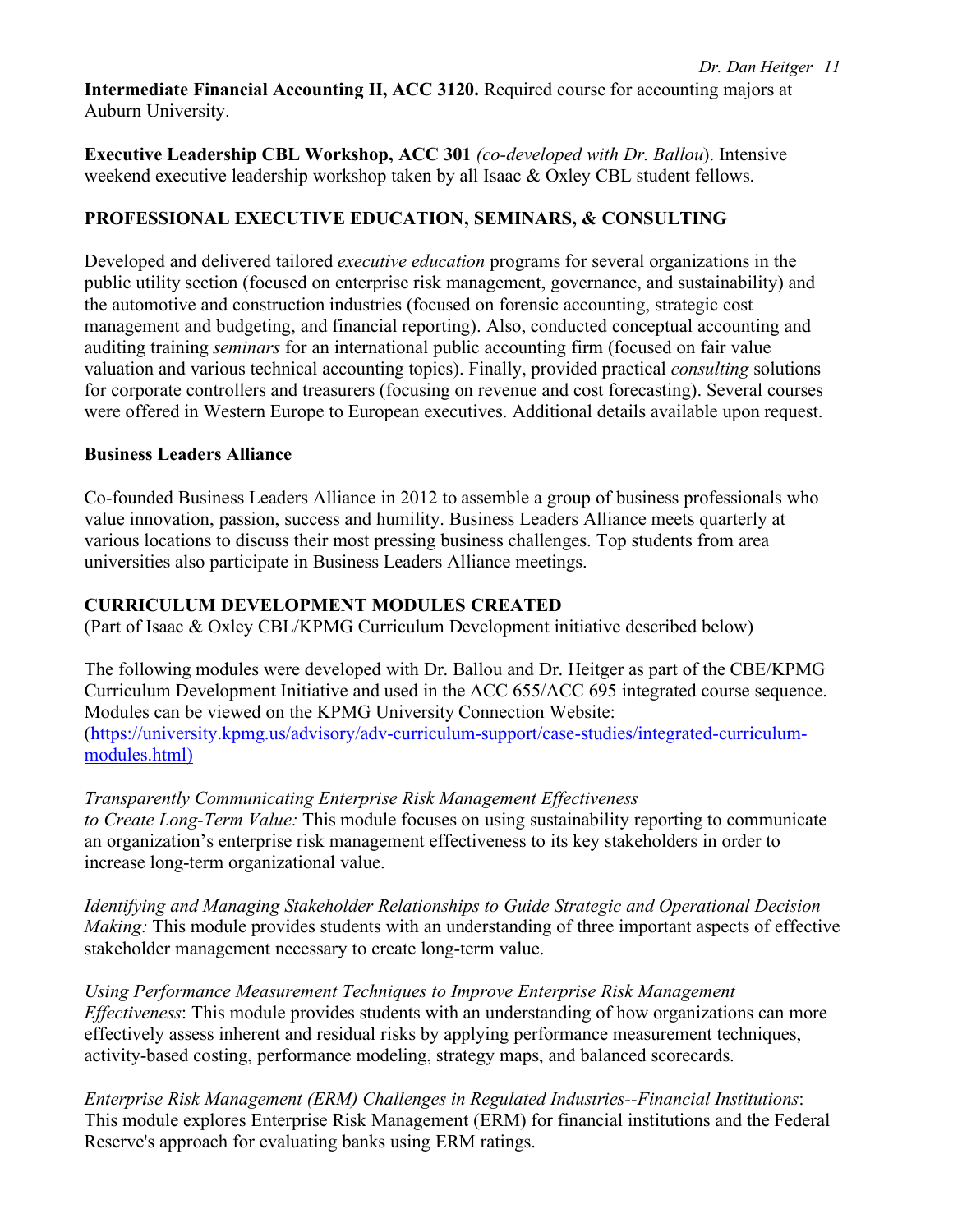*Understanding ERM and Assessing Inherent Risk:* Enterprise risk management (ERM) involves identifying and ultimately managing risks and seeking opportunities associated with the strategies of an organization.

*Board of directors' role in corporate governance*: Boards of directors' responsibilities are evolving as they face new pressures and challenges. This module illustrates how boards strive to better understand the expectations of the different shareholder types that they represent and other stakeholder concerns. The importance of board diversity also is emphasized in this module.

*Executive leadership and control:* This module explores how executive leadership is critical for developing values that represent what an organization represents and the boundaries that clearly demonstrate behaviors and resource usage that are not appropriate.

*Crisis management in organizations:* Compared to the majority of risks an enterprise will face, crises are relatively unpredictable and improbable, but they are possibly fatal to the organization if not managed correctly. This module explores the importance of developing one or a few cohesive plan(s), uniform enough to be universally understood yet flexible enough to be able to adapt.

*Evaluating and implementing risk response alternatives:* This module uses business processes and innovative performance measures to manage organizational risks from a portfolio perspective.

# **OTHER CURRICULUM DEVELOPMENT**

**KPMG International Case Competition**. Developed the cases used for the 2015 (held in Dubai), 2016 (held in Dubai), 2017 (held in Lisbon) and 2018 (held in Kuala Lumpur) KPMG International Case Competitions. Each case was designed to provide diverse international teams of students with exposure to the opportunities associated with working for an international professional accounting services firm. Cases focused on Emirates Airlines, Jumeirah Hotels, Banco Santander, and Grab.

**KPMG Materiality Case and Curriculum Module,** 2014. Developed a case and accompanying classroom materials for instructors and Firm recruiters to use to better prepare students to work with the challenging and important concept of materiality when performing professional services.

**KPMG International Case Competition**. 2014. Developed teaching notes for three published cases on the London Olympics, 2022 World Cup in Qatar, and fracking in Ireland that were used by partners serving as judges during the final cases competition in Rio de Janeiro, Brazil in April 2014.

### **PROFESSIONAL TRAINING**

**KPMG Senior Associate Training**. 2005 – 2019. Conducted training sessions around the U.S. for KPMG senior associates as part of the firm's national Experienced In-Charge University on the topics of fair value, goodwill (and other intangible assets), impairment, and revenue recognition.

**Risk Assessment and Transparency Workshops**, 2008 – 2014. Along with Brian Ballou, developed and delivered executive workshops that integrate risk management, stakeholder engagement, and business reporting to organizations, including Columbus Department of Public Utilities, Greater Cincinnati Water Works, Nationwide Insurance, and Metropolitan Sewer District.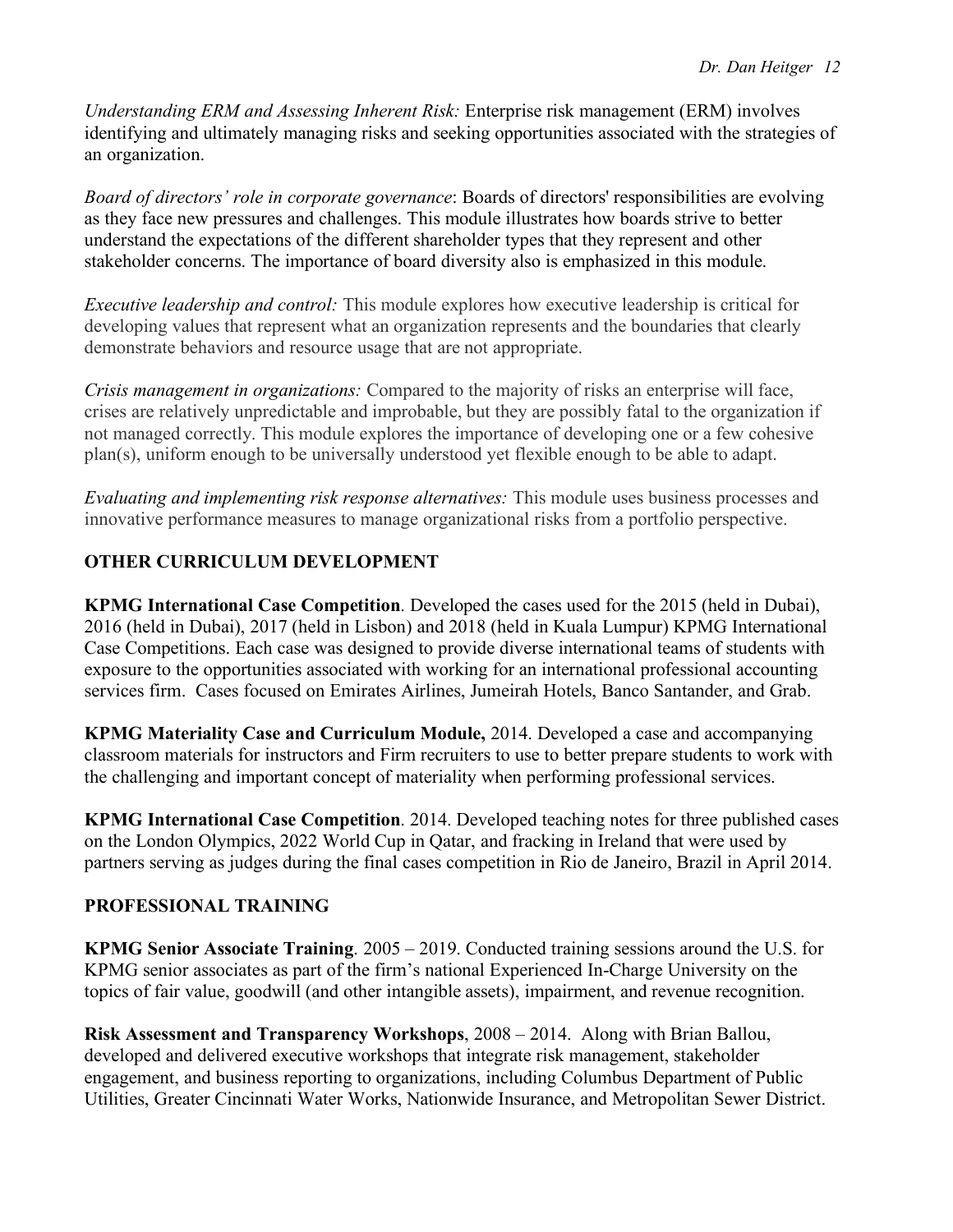#### **Other Teaching Activities and Presentations**

Invited to present my teaching philosophy and pedagogical approaches at Cengage Publishing, 2017 (Covington), 2011 (Toronto); Thomson Publishing, 2007, 2008 and 2017 (Mason).

Developed scripts for accounting videos regarding various managerial accounting topics to accompany the *Cornerstones of Managerial Accounting* textbook series; 2008

#### **Teaching Recognition**

Miami University, Received 2014 Outstanding Educator (Cincy Magazine). Final nominees were selected by students subsequently finalized by the Business Student Advisory Council.

Indiana University, Nominee for University-wide Student Choice Teaching Award, as nominated by students at Indiana University, based on teaching Intermediate Financial Accounting I, 2003.

Auburn University, College of Business Colonial Company Teaching Award, 2002. The award was received based on teaching performance during the period 2000 through 2002.

Michigan State University, Beta Alpha Psi Ph.D. Student Excellence in Teaching Award, Department of Accounting, 1999.

### **WILLIAM ISAAC & MICHEL OXLEY CENTER FOR BUSINESS LEADERSHIP (AND FORMER CENTER FOR BUSINESS EXCELLENCE)**

**Formation and Co-Directorship of the Isaac & Oxley CBL/CBE.** The Isaac & Oxley CBL was formed in 2016 by Co-Directors Dr. Brian Ballou, Dr. Megan Gerhardt & Dr. Dan Heitger and involved efforts by the Farmer School Dean's Office and the Miami University Offices of the President, Provost, Institutional Relations, and University Advancement. The same roles were involved in the formation of the CBE in 2006 with Ballou and Heitger. The activities and accomplishments of the Center testify as to its considerable brand reputation and international academic thought-leadership, as well as the benefits it provides to Miami and its key stakeholders.

#### *Isaac & Oxley CBL/CBE Advisory Board*

The Isaac & Oxley CBL/CBE Advisory Board was formed in 2007 and consists (current or former) of: Mike Belza (Fifth Third), John Chevalier (Procter & Gamble), Teresa Cracas (Cincinnati Financial), Robin Everhart (Cintas—Cincinnati), Carol Fox (Risk and Insurance Management Society—New York City), Andy Goldstein (Willis Towers Watson—Chicago), Paul Hinds (PricewaterhouseCoopers LLP—Chicago), Marty Igel (Cardinal Health—Columbus), Tim Johnson (Big Lots—Columbus), Lori Kaiser (Kaiser Consulting—Powell, OH), Michael Kennedy (Cardinal Health—Columbus), Bethmara Kessler (Limited Brands—Columbus), Connor Kohlenberg (West Monroe Partners—New York City); Sam Korach (EY Advisor to Cintrifuse—Cincinnati), Matt Kramer (KPMG LLP—Columbus), Linda Lake (Western & Southern Financial Services Group— Cincinnati), Charles Landes (AICPA—Washington, DC), Mark Larson (KPMG—Louisville), Dave Meyer (Ernst & Young LLP—Cincinnati), Kai Monahan (Nationwide Insurance—Columbus), Henry Montgomery (MontPac Consulting—Honolulu), Susan and Jim Naus (Indianapolis), Dub Nelson (e-Trade.—Chicago), David Phillips (Cincinnati Works, Cintas BOD—Cincinnati), David Shade (EY—Chicago), Don Sinko (Cleveland Clinic—Cleveland), Laura Thomas (American Electric Power (ret)—Columbus), Mike Wallace (Brown Flynn LLP), and Tom Westerfield (Dinsmore—Cincinnati).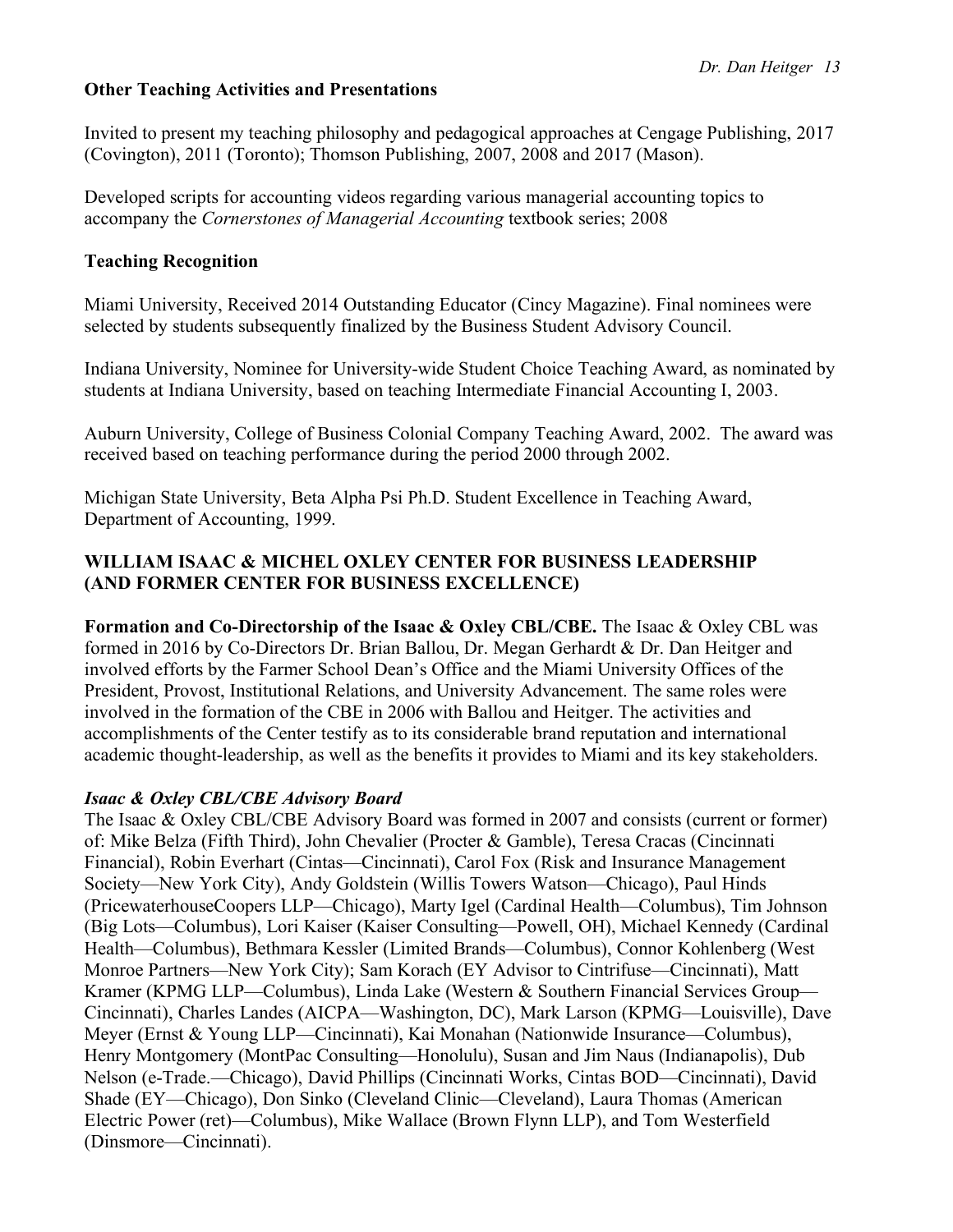### **Key Isaac & Oxley CBL Initiatives**

Efforts conducted from formation of CBE in 2006 through the Isaac & Oxley CBL include obtaining funding for operations; publishing research; organizing workshops involving company executives, Board members and students interested in CBL initiatives; funding faculty and students through grants and internships; and developing instructional cases and curriculum materials. A summary of key CBL initiatives follows—please see the website for more details: www.fsb.miamioh.edu/CBL.

### *Sponsored Student Fellows Program*

The CBL provides student fellows with tangible leadership development experiences by interacting with faculty, professionals, and fellow students to design and execute all CBL initiatives. Approximately 50 student fellows work in the CBL each academic year.

### *Inter-Disciplinary Student Case Program*

This semester-long program began in 2014 and involves CBL student fellows, as well as students from Indiana University, the University of Cincinnati and Xavier University. The cases, developed by the Co-Directors, develop students' ability to work in an interdisciplinary fashion and in unstructured decision environments. Students present their solutions to a panel of business experts.

#### *Leadership Day*

Assembles CBL student fellows, along with students from other universities, with area business leaders for an annual day-long series of interactive discussions regarding executive-level leadership challenges, as well as practical approaches for solving such challenges.

### *CBL Individual, Team, and Executive Leadership Labs*

The CBL Co-Directors develop and deliver three intensive weekend-long leadership labs each year that focus on individual, team, and executive leadership challenges. All CBL student fellows complete these curricular labs as part of their leadership development.

#### *Executive Conferences*

The 12 Executive Conferences focused on current challenges and best practices associated with the values of the CBL. The Conference assembles business leaders, students from all business disciplines, and faculty interested in developing values-based business leaders. A keynote speaker and professional panel with expertise in numerous industries are showcased at each Conference.

### *Stakeholder Accountability Report Initiative*

At the request of the FSB Dean, the CBL created a Stakeholder Accountability Report for the FSB that connects the strategy of the school to its core risks and opportunities. The report illustrates how the FSB creates sustainable value by understanding, measuring, and managing issues of high interest to key stakeholders (e.g., endowment fund stewardship, curriculum innovation, faculty retention, student placement). The CBL created a matrix for assessing materiality of key stakeholder issues.

#### *Branding & Alumni/Corporate Relations*

CBL student fellows utilize various communication and media approaches to connect the CBL's activities with interested alumni and other professionals who share a passion for the CBL's values.

### *Curriculum Development Initiative (CDI)*

This program was launched in 2007 with KPMG's Foundation donating \$240,000 to the CBE. The program develops and freely disseminates high-quality, innovative, and integrative curriculum modules. Sixteen modules have been developed and posted on KPMG's University portal.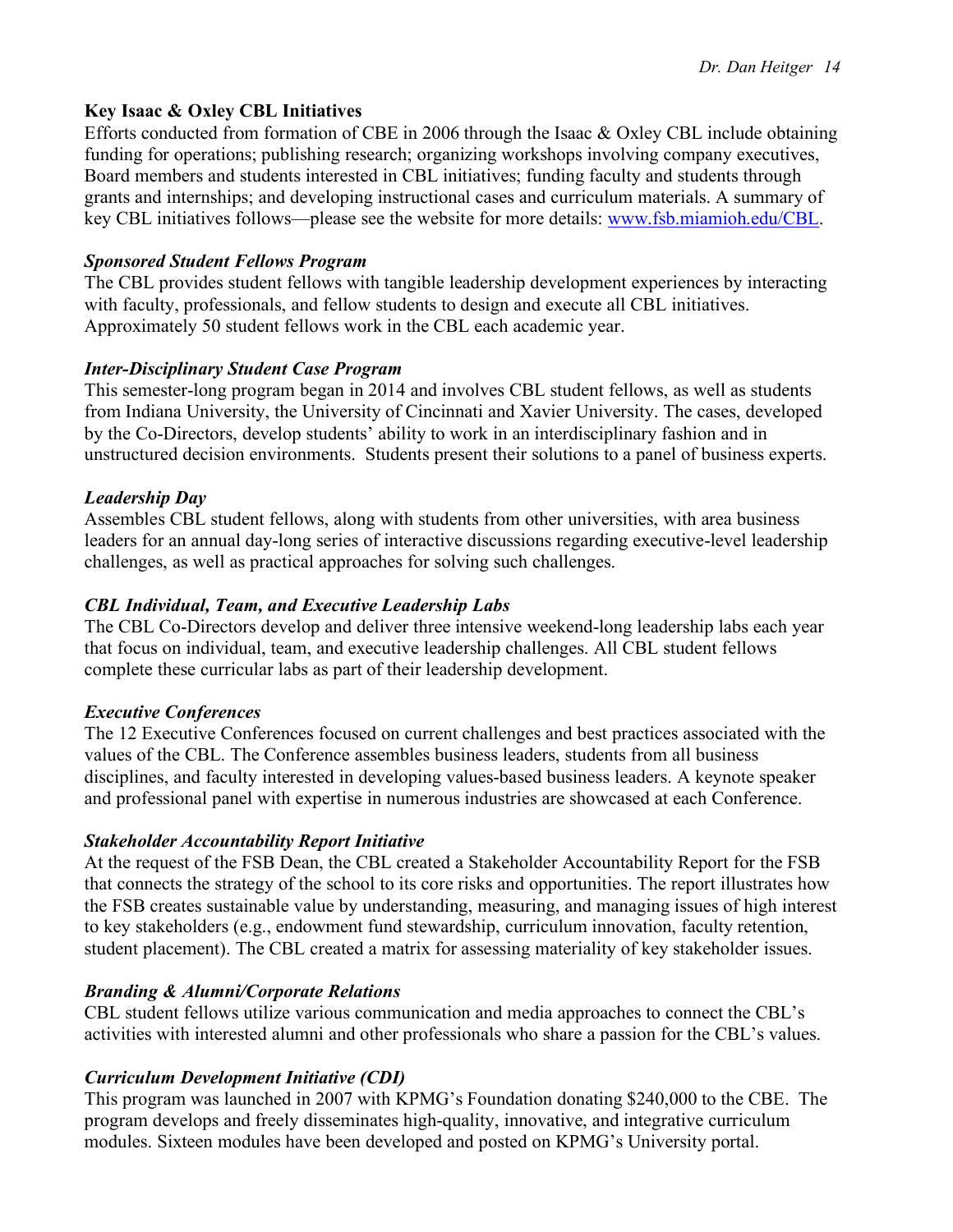### *CBL Finances and Auditing*

Students gain finance and auditing experience monitoring the CBL's cash inflows generated by individual and corporate gifts that must be tracked down with the help of MU Advancement.

#### **Invited Center Presentations and Meetings**

The CBL Co-Directors have visited or interacted with over 3,000 executives from more than 800 different organizations either on-site, through phone conversations, or at professional meetings. The CBL Co-Directors have been invited to deliver presentations at numerous organizations, including:

*American Electric Power* (Headquarters in Columbus, OH); *Business for Social Responsibility* (Headquarters in San Francisco); *Cardinal Health* (Headquarters in Columbus, Ohio); *Chartered Institute of Management Accountants* (Headquarters in London); *Chiquita* (Headquarters in Cincinnati at the time); *Cincinnati Bell* (Headquarters in Cincinnati); *Cincinnati Financial* (Headquarters in Cincinnati); *Cincinnati Works* (Headquarters in Cincinnati); *Cintas* (Headquarters in Mason); *Cleveland Clinic* (Cleveland); *CTI Clinical Trial and Consulting Services* (Headquarters in Cincinnati); *Convergys* (Headquarters in Cincinnati); *Costco* (Headquarters in Issaquah, Washington); *Crowe Horwath LLP* (Headquarters in Chicago); Dinsmore (Headquarters in Cincinnati); *Duke Energy* (Headquarters in Charlotte, North Carolina); *DuPont* (Headquarters in Wilmington DE); *Eli Lilly* (Headquarters in Indianapolis); *Ernst & Young LLP* (U.S. Headquarters in Washington, D.C.); *Estee Lauder* (Headquarters in New York); *Federal Reserve Bank* (Cleveland); *Fifth Third Bank* (Headquarters in Cincinnati); *General Electric* (Cincinnati); *Generation Investment Management* (International Headquarters in London); *The House of Lords* (London); *Huntington Bank* (Headquarters in Columbus); *Institute of Chartered Accountants of England and Wales* (Headquarters in London); KPMG LLP (London); KPMG LLP (U.S. Headquarters in New York); *KPMG Risk Share Forum* (New York); *Kraft Foods* (Headquarters in Chicago); *Limited Brands* (Headquarters in Columbus, Ohio); *Macy's* (Headquarters in Cincinnati); *Bank of New York Mellon*  (Pittsburgh); *Nationwide* (Headquarters in Columbus, Ohio); *Nielson* (Cincinnati); *Northern Trust* (Headquarters in Chicago); *Prince of Wales Accounting for Sustainability Forum* (St. James's Palace in London); *Progressive Insurance* (Headquarters in Cleveland); *Schneider Electric* (North American Headquarters in Chicago); *Reuters* (New York); *Sogeti* (Headquarters in Dayton); *Sterling Partners* (Headquarters in Chicago); *The University of Hawaii and Chaminade College* (along with Congressman Michael Oxley in Honolulu); *U.S. Congress* (Washington, D.C.); *Walgreens* (Chicago, Illinois); *Walmart* (Global Headquarters in Bentonville, Arkansas)

### **SERVICE**

*Miami University.* All Isaac & Oxley CBL/CBE activities represent significant service and relationship building on behalf of one or more key Miami University stakeholders.

### Miami University, Farmer School of Business, *Department of Accountancy Level Service*:

*Miami University, Department of Accountancy, Personnel Committee, Chair (2011-Present) and member (2007—2010).* Chair of committee charged with overseeing and guiding the department's annual evaluation of all probationary tenure-track accounting faculty.

*Miami University, Department of Accountancy, Recruiting Committee, Chair (2013-Present).*  Chair of committee responsible for leading all departmental recruiting efforts.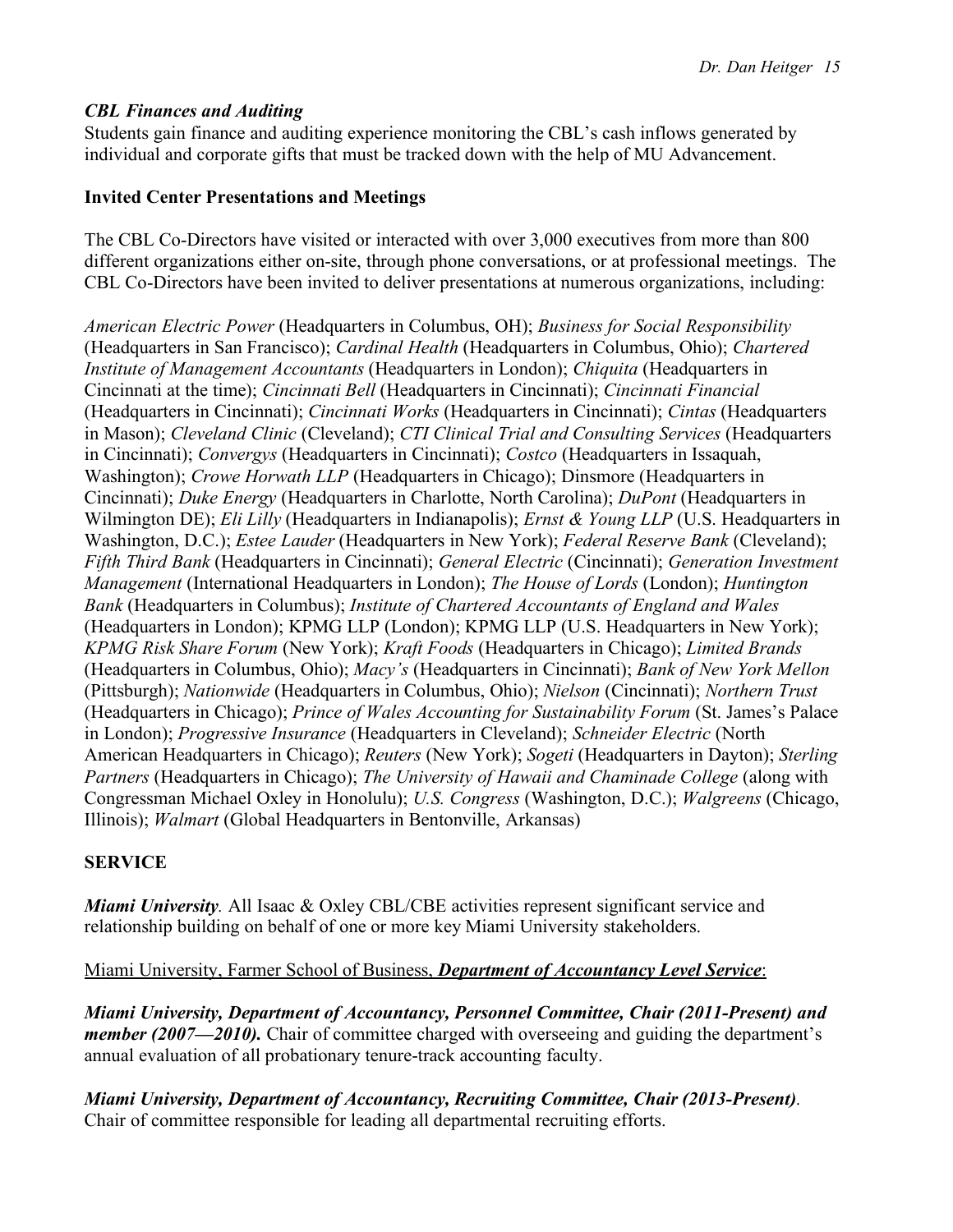*Miami University, Department of Accountancy, Managerial Accounting Area Lead (2019- Present*). In charge of coordinating and overseeing managerial accounting faculty curriculum innovation, including assessment.

*Miami University, Department of Accountancy, Curriculum Committee (2004—2013, 2019- Present*). Charged to research the skills and knowledge desired by accounting employers and construct an approach for integrating these skills and knowledge into the accounting curriculum. Also oversees the Department's assessment and reaccreditation process.

*Miami University, Department of Accountancy Teaching Effectiveness Committee, Chair (2016-* 2018). Chair of committee charged with monitoring peer teaching assessment program and continually assess current student evaluation forms and mechanisms.

*Miami University, Department of Accountancy, Masters of Accountancy Graduate Program Faculty Director (2011-2014).* Faculty member in charge of Miami University's Masters of Accountancy graduate program.

*Miami University, Department of Accountancy, Strategic Planning Committee, Chair (2008-2011) and member (2005-2008).* Committee charged with overseeing the strategic direction of the Department, including the coordination of curriculum development (for both undergraduate and graduate accounting programs), research requirements, faculty workload, and faculty development.

*Miami University. Department of Accountancy, Faculty Development Committee (2004—2005).* Member of committee charged with creating guidelines for the development of junior and senior faculty, including coordinating faculty workshops (both internal and external) regarding cutting-edge research and teaching practices and service expectations.

*Miami University, Department of Accountancy (2005-2007, 2009).* Presented to the *Accounting Advisory Group* regarding the creation and subsequent activities of the Center for Business Excellence at Miami University.

*Miami University, Department of Accountancy* **(***2005-2007, 2009, 2013-2015).* Presented to the *Accounting Advisory Group* regarding my curriculum innovation work and the CBL's activities.

## Miami University, *Farmer School of Business Divisional Level Service*:

*Miami University, Farmer School of Business, Evaluation of Administrators (2018-Present).* Charged with conducting reviews and issuing reports for Department Chairs, Associate Deans, Assistant Deans, and Directors of school-wide academic programs.

*Miami University, Farmer School of Business, Academic Integrity Task Force (2016-2017).* Charged with investigating actions of peer institutions to address academic dishonesty and providing recommendations for actionable methods to prevent and detect academic dishonesty within the FSB.

*Miami University, Farmer School of Business, Divisional Promotion and Tenure Committee (2011-2016).* Charged with evaluating tenure and promotion cases within the Division, as well as periodically review endowed Chairs and Professorships.

*Miami University, Farmer School of Business, International Studies Committee (2007-2010).* Charged with overseeing the School's growing number of overseas programs.